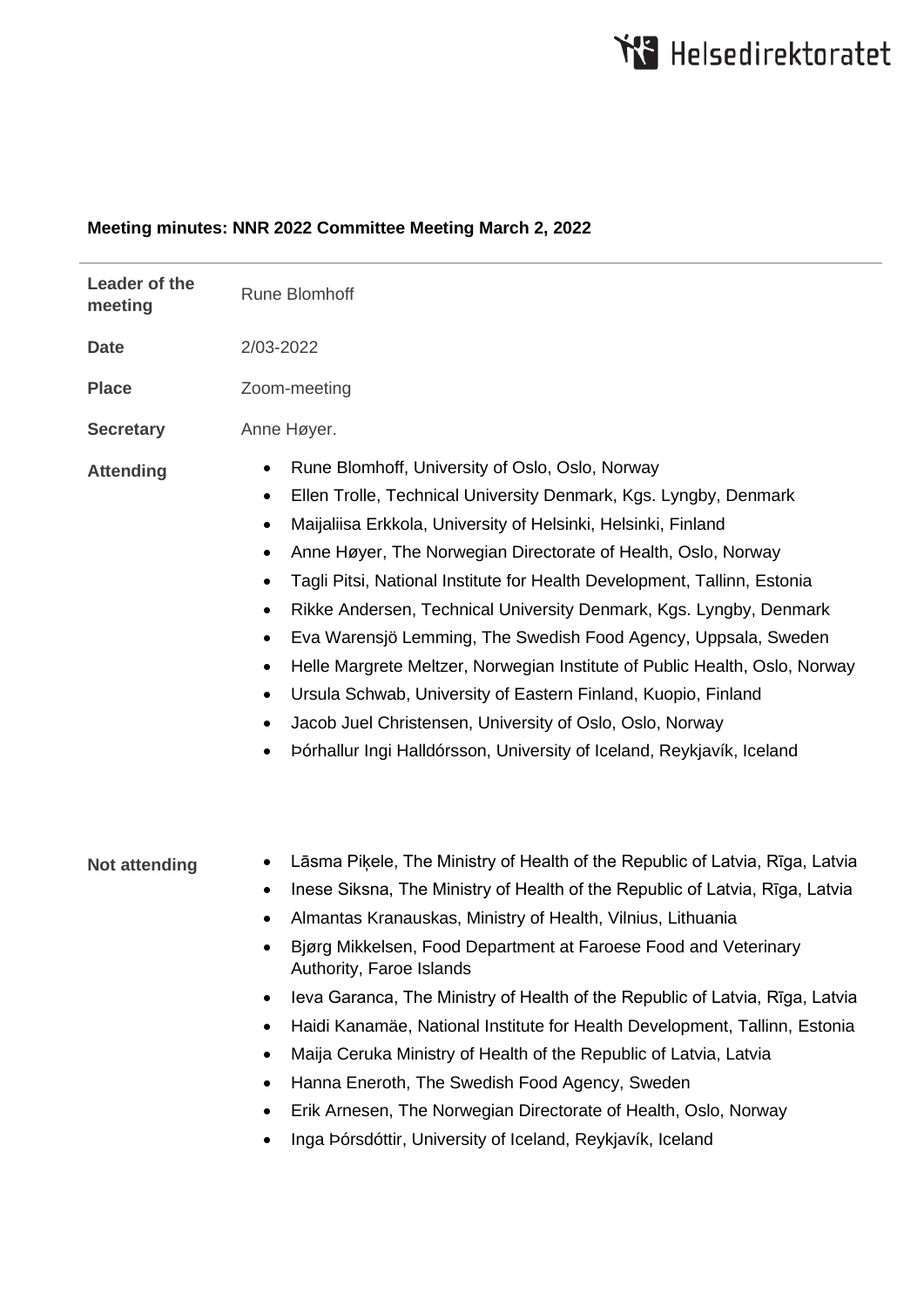### **1. Discuss chapters to be announces for public hearing**

All nutrient and food group chapters in NNR2022 will be announced for public hearing for four weeks through the project's official webpage. The first chapters will be announced within the next months and the process will continue throughout the spring, summer, and fall. The NNR2022 Committee will continuously throughout the spring discuss chapters that may be ready to be announced for public hearing. The NNR2022 Committee will make sure to announce the public hearings through several channels in order to inform all relevant stakeholders, scientists and interested parties.

### **2. Discuss referee comments on chapter drafts**

The NNR2022 Committee has developed an extensive procedure for handling the chapters in NNR2022. Chapters are now continuously peer-reviewed and will be adjusted by the chapter authors according to the referee comments, and comments from the NNR2022 Committee, before they will be announced for public hearing through the official NNR2022 webpage. The NNR2022 Committee discussed referee comments for the following chapters: "folate" and "calcium". The chapters will be returned to the authors with both referee comments and comments from the NNR2022 Committee.

## **3. Disclaimer added to chapters during hearing**

All chapters announced for public hearing will include a disclaimer that includes information about authors and referees, and how different aspects of sustainability, obesity and physical activity will be integrated at a later timepoint. In addition, it will be clearly stated that the final DRVs and FBDGs will be announced for public hearing at a later timepoint.

#### **4. Method section in chapters**

The NNR2022 Committee discussed how the method section in the nutrient and food group chapters should be standardized and how it should be stated that the chapters are updated and extended from the  $5<sup>th</sup>$  edition of NNR (NNR2012).